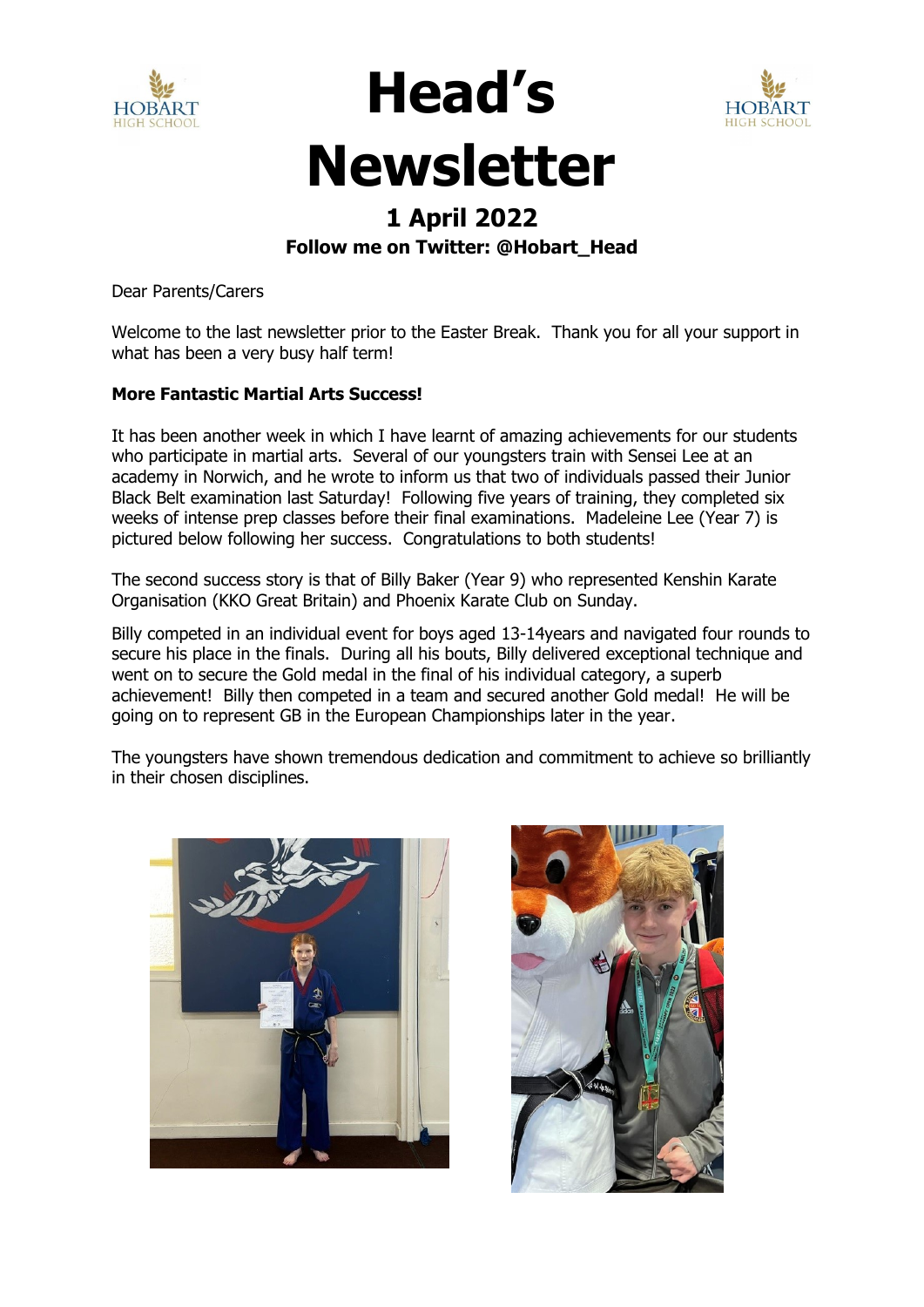



## **Head's Newsletter**

## **1 April 2022 Follow me on Twitter: @Hobart\_Head**

## **Comic Relief/Red Nose Day - Update**

I am thrilled to provide an update on the amount we raised through the non-uniform day and other activities for Comic Relief. When I included the total in last week's newsletter, little did I know that that count was still in progress! The total collection was actually £855.96 – a fantastic amount! Thank you for all the contributions and the support from home.



### **Readathon Success**

As part of our World Book Day activities, Mrs Briggs-Mee organised and promoted a readathon. Through sponsorship, youngsters raised funds to support young people in hospital. I am delighted to announce that a total of £425 has been raised. Thanks to the efforts of the children and leadership of Mrs Briggs-Mee. Some individuals read a phenomenal number of texts in a short time span – and we are very proud of their efforts!

The brilliant contributing individuals involved were:

Katie Page, Isabella Johnson, Jess Norton, Emily Crossland, Harriet Atkinson, Joe Catton, PJ Blyth, George Innes, Millie-Ann Stephens, Seren Howell and any others who contributed.

## **Uniform Survey – Summary of Feedback Received**

We are now in a position to share the headlines from our uniform survey. Thank you to all those who took the time to participate. We had over 300 responses, which is terrific. We are currently consulting with students through their form and year meetings and expect their feedback straight after the holiday. The majority of parent/carers supported:

- The option of tailored school shorts to be worn by any gender during a set time May – October (half terms).
- Not having the school logo on skirts/trousers.
- Having recommended items of uniform (trousers, skirts, shirts) available from a High Street supplier as well as Screens.
- The option of having an online way to sell or swap pre loved uniform items.

The next steps will be:

- To review results of student and staff feedback.
- A small working group of parents/carers will meet to explore some aspects in more detail and if possible review samples.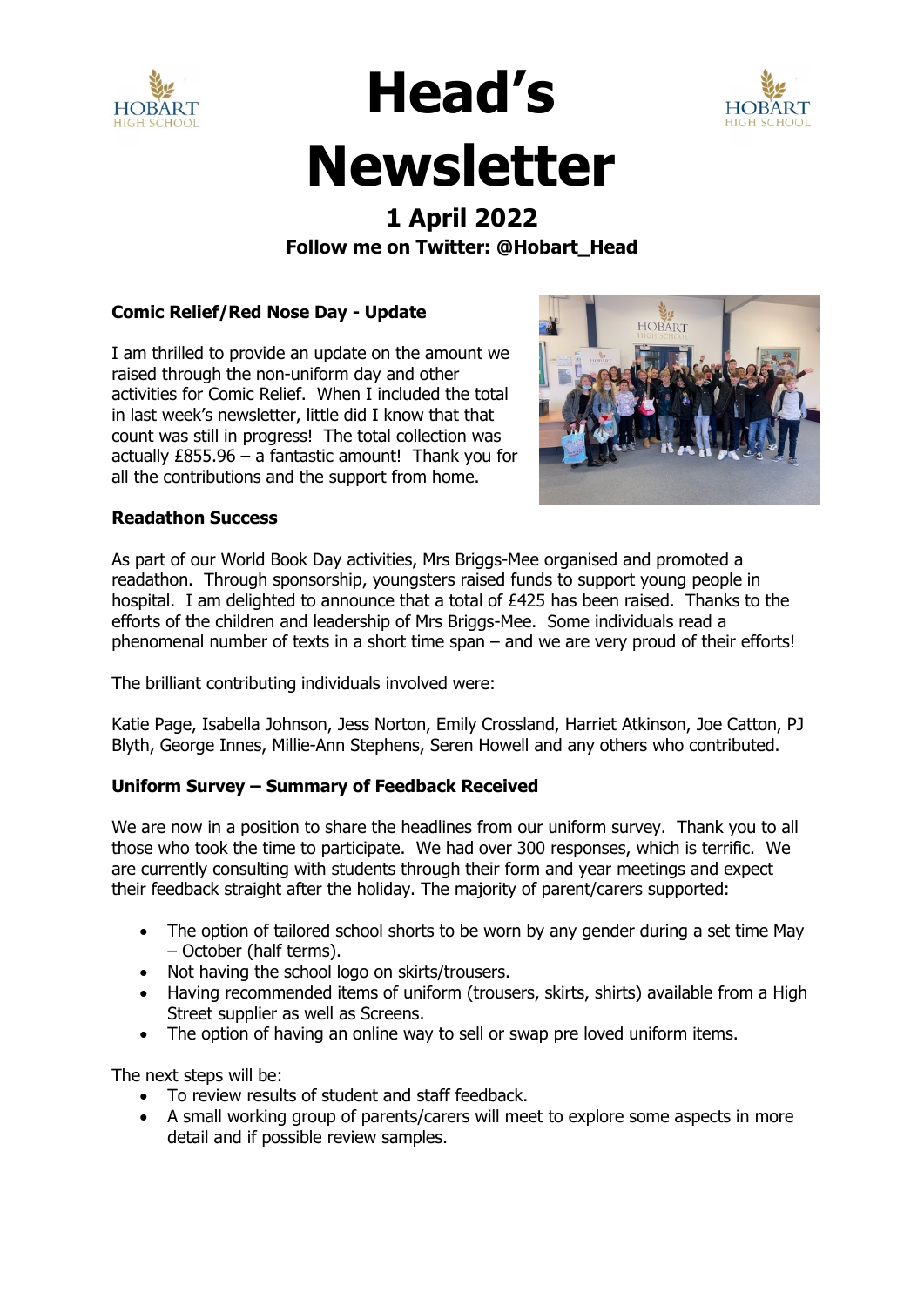



## **Newsletter**

**Head's** 

## **1 April 2022 Follow me on Twitter: @Hobart\_Head**

Final details will be shared over the next term. Our uniform policy will be updated to reflect the above and will go to governors later in the academic year.

On a related theme, I would like to thank you for your support in ensuring your child's uniform is smartly worn. We recently returned to a 'no coats and hoodies in lessons' due to the higher temperatures. Previously, these were allowed to be worn so students were comfortable in the cold when windows being open for ventilation. We have been very pleased with the manner in which the vast majority have worn their uniform. The cold temperatures of the last two days have seen the return of coats though!

## **Year 6 Forensic Science Days**

The Science department welcomed Year 6 students from local primary schools to a Forensic Science Day at Hobart on the 28 and 29 March. More than 170 pupils from 11 schools had the chance to do some hands-on Science and gain an insight into life at their local high school. They spent the day as forensic scientists, tasked with solving a fictional murder. They carried out a series of experiments on evidence collected from the crime scene and eliminated suspects to reveal the identity of the murderer. The Year 9 helpers did a fantastic job supporting the Year 6 pupils and making them feel at home at Hobart. Thanks are due to all those that helped make the event such a success and to Mr de Best for his hard work in organising and leading the two days.



## **Student Voice**

I had the pleasure of meeting the student voice leadership team this week. Students from a variety of year groups eloquently and enthusiastically shared the views of students within the school regarding improvements and developments. There was a lot to cover, and we will aim to meet again early in the summer term to explore the remaining points on their list. So far, we have discussed themes such as; improvements to the school toilets, how we best distribute sanitary products and which charities we should fundraise for in the future.